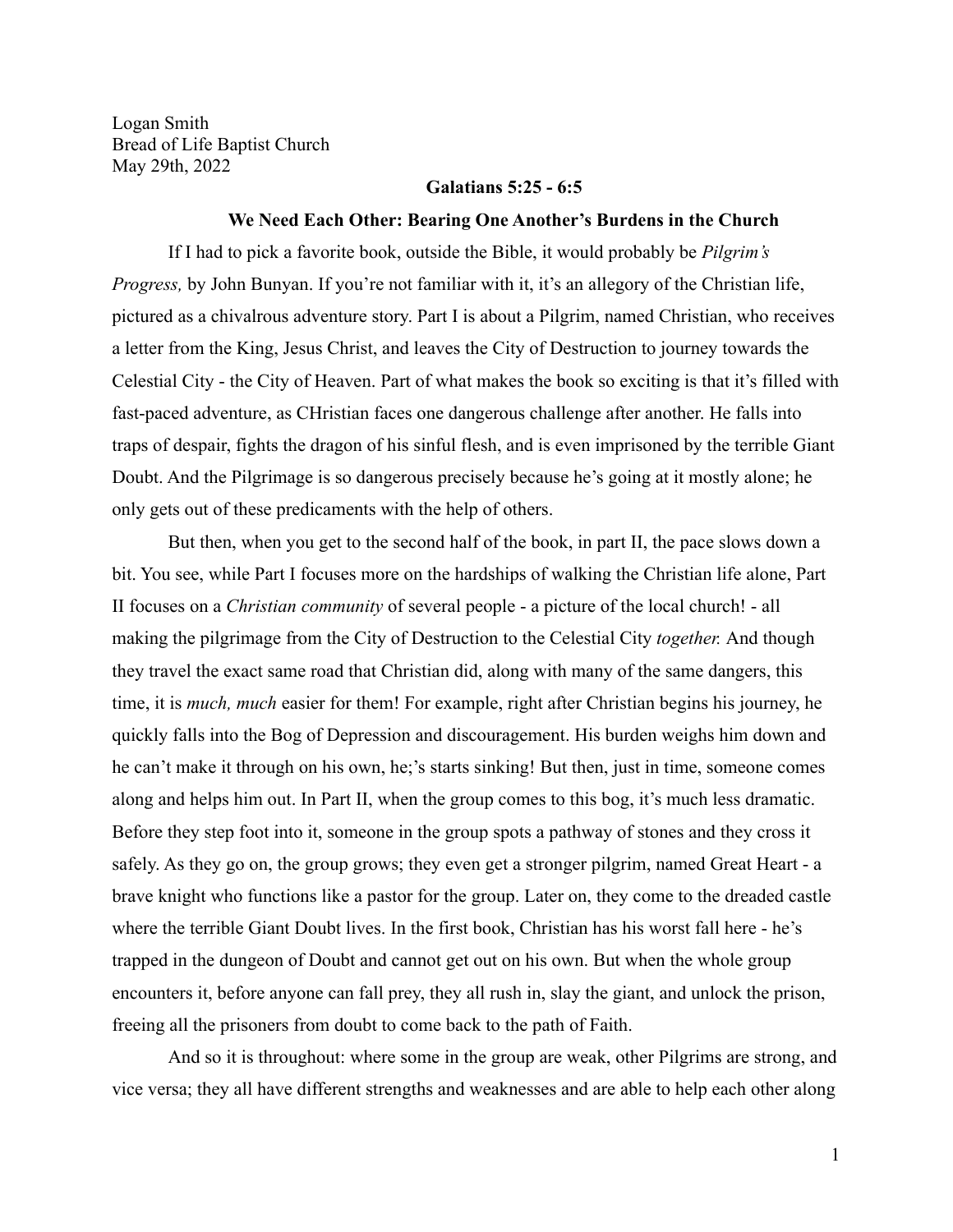the path - they *bear each other's burdens* and so help each other reach the City of Heaven together safely. For that reason, Part II might seem a little more boring than the first; there's much less conflict, everything seems much more easy-going! BUt that's just the point: it shows a beautiful picture of the Christian church - of our *need* for each other in the Christian life. You see, the second time around, it's easier because it's not just a lone, isolated Christian trying to make his way through life towards Heaven; this time, there's a whole group, a community of pilgrims - a church! - helping each other alone. When one or two of them are weak, the others are strong; as a Christian community, they *bear one another's spiritual burdens* so that no one falls behind. It's a beautiful picture with a clear point: we're not able to live the Christian life alone, but instead, we *need each other -* we need our local church. Church isn't a place you go to; church is a *community, a family* of believers committed to *walking together* towards Heaven, bearing one another's burdens along the way! Every single Christian needs to be part of a church!

And this isn't just a message from *Pilgrim's Progress -* it comes straight from the Bible. the Bible. Sometimes, in our pride, we begin to think that we don't really need help from other people - not even spiritually. We start to think that we can live the Christian life on our own just fine. But the Bible has no concept of lone-wolf, isolated, individual Christianity. Instead, it assumes that the Christian life will take place *in the context and community of a local church.* We can't carry out the Christian life, persevere faithfully, or obey all the commands of the Bible without being part of a specific, biblical church family. We see this all over the New Testament. And one such place where we see this clearly is in *Galatians 5:25 - 6:5.*

As we saw last week, in the last passage, all true believers are filled with the fruit of the Holy Spirit, being led and empowered to *wage war* against our flesh because of what Christ has done for us. We obey God not to be saved, but because he promises to save us purely by grace! We love others because of how much Christ loves us! In verse 25, Paul then sums up his argument and follows it with a command: "If we live by the Spirit, let us also keep in step with the Spirit." That is, if we are truly in Christ and filled with the Holy Spirit, then we are commanded to *walk in step with the Spirit,* living in accordance with the fruit of the Spirit described in vv.22-23. So Paul gives this general exhortation for us and then, throughout the rest of the book in chapter 6, he begins to give us *very specific exhortations* for how we are called to practically "walk by the Spirit" as Christians. Now, we might expect Paul to explain how we are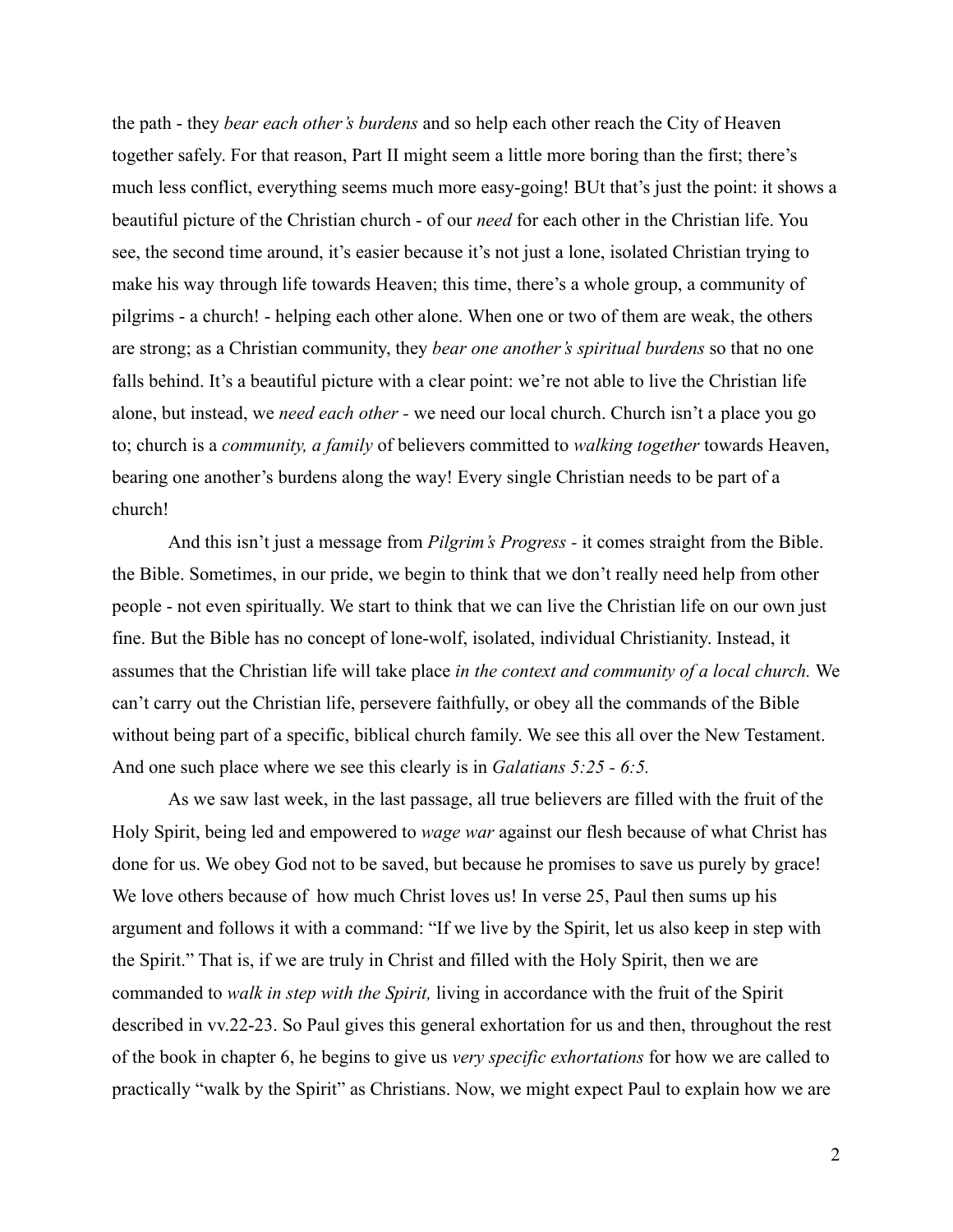to "walk in step with the Spirit" as individual Christians; we might expect it to include things like personal holiness, prayer, reading the Bible, and so forth. But what follows is actually a string of practical exhortations that are *focused on the Christian community,* the church. In other words, chapter 6 makes clear that we "walk in step with the Spirit" by living out the fruit of the Spirit *as a Christian community,* loving one another in the context of the local church. We do so by "bearing one another's burdens, and so fulfill the Law of Christ" (6:2). So Paul gives clear exhortations for how we should live out the Christian life *together, as a spirit-filled community.* But he also recognizes that one of the greatest threats to the Christian community is our own pride and conceit, leading Paul to warn us of pride on either side of his exhortations for loving one another as a church. Finally, Paul undercuts our pride and underscores how urgent it is that we bear one another's burdens by reminding us of our individual responsibility before God.

So let's walk through these practical exhortations that are meant to shape the way we live as a church community and as individual Christians. And since this passage is a list of exhortations, that's how I've worded each of the sermon points today - as exhortations, as commands. But these aren't *my commands* - I'm not telling anyone what to do - but are simply taken directly from the commands that God is giving us here in this passage. So let's begin with the first exhortation:

## **I. Do Not Become Prideful or Care About Yourself More Than Others (5:26, 6:3)**

Paul begins exhorting us toward living as a Spirit-filled community by first *warning us* against the dangers of pride, in verse 26: "Let us not become conceited, provoking one another, envying one another."

Pride is poisonous in a community: focusing on ourselves is antithetical to loving one another. Pride is the love of self. Pride leads to "provoking one another." If we're full of pride and conceit, then if someone wrongs us, or simply rubs us the wrong way without meaning to, then our pride will keep us from forgiving them and make us bitter. When we care more about ourselves than the other person, we blow up in anger or provoke one another, leading to "strife," and "division" in the church community.

Pride leads to "envy" and jealousy. If we're self-absorbed, then we start to believe the lie that we actually *deserve* to be treated better than other people. We start to think we're *entitled* to what other people have, and we don't. We start to think we're *entitled* to being treated a certain way. We start to think we're *entitled* to positions of prominence and leadership - even in the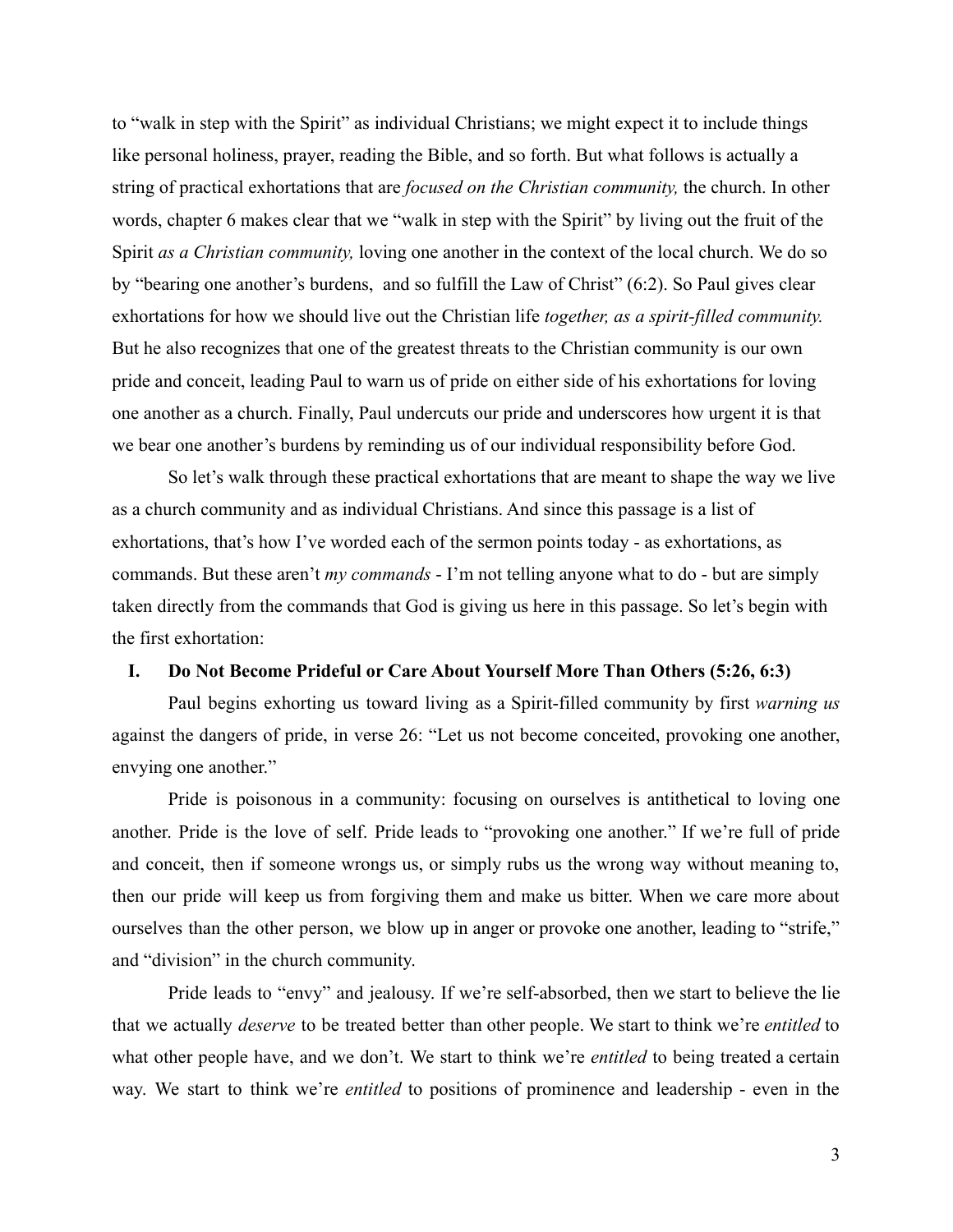church. Imagine you're working hard at work, and over time, pride and conceit start to grow in your heart. You convince yourself that you're the hardest working person there, the best at your job, and you deserve a promotion. But then, when a leadership position opens up, the new guy who was just hired recently gets promoted, instead of you. If you give into the temptation of pride and conceit, then you'll become jealous and envious of that person, even becoming bitter; instead of loving your fellow co-worker and being glad for his promotion, your relationship will be strained, and it might even lead to you becoming a contention and provocative person in the workplace, poisoning the well (or water-cooler) of the office space. The same thing can happen in the church context. If we become puffed up with pride, and begin to think that we *deserve* to be treated or seen a certain way in the church, then this will quickly lead to envy and provoke all kinds of works of the flesh in one another. Such pride poisons the church community, and we must put it to death. Because the gospel is true, we must crucify our flesh and walk by the Spirit.

But pride can also lead in a different direction - pride can cause us to deceive ourselves into thinking that we don't need the help of others. We see this in verse 3; right after calling us to bear one another's burdens, Paul says, "For if anyone thinks he is somethin, when he is nothing, he deceives himself." In other words, pride can deceive us into thinking we don't need to be part of the church community. But this is a lie. Church isn't optional; nor is it something that only *some Christians* need. If we're going to follow Christ, then we're going to need the help of Christ's body - His church; we can't do it alone, we need other Christians to walk with us as we bear each others' burdens. And if we start to think that we're fine on our own outside of a healthy church community, then we're deceiving ourselves and we're full of pride. None of us can do it on our own; our only hope is God's grace! And part of God's grace to us in the Christian life is *the gracious gift of one another, Christ's church.*

So we need to set aside our pride and recognize that we need each other. In fact, we need each other precisely because we all still give in to the flesh and fall into sin - whether it's pride or any other sin. This leads to the next exhortation:

## **II. Restore One Another in Gentleness when a Believer Falls into Sin (6:1)**

The passage continues with verse 1: "Brothers, if anyone is caught in any transgression, you who are spiritual should restore him in a spirit of gentleness. Keep watch on yourself, lest you too be tempted." As we saw last week, in 5:16-18, Paul describes the Christian life as a war between the flesh and the Spirit. We're all tempted to sin, and it's even true that we will *continue*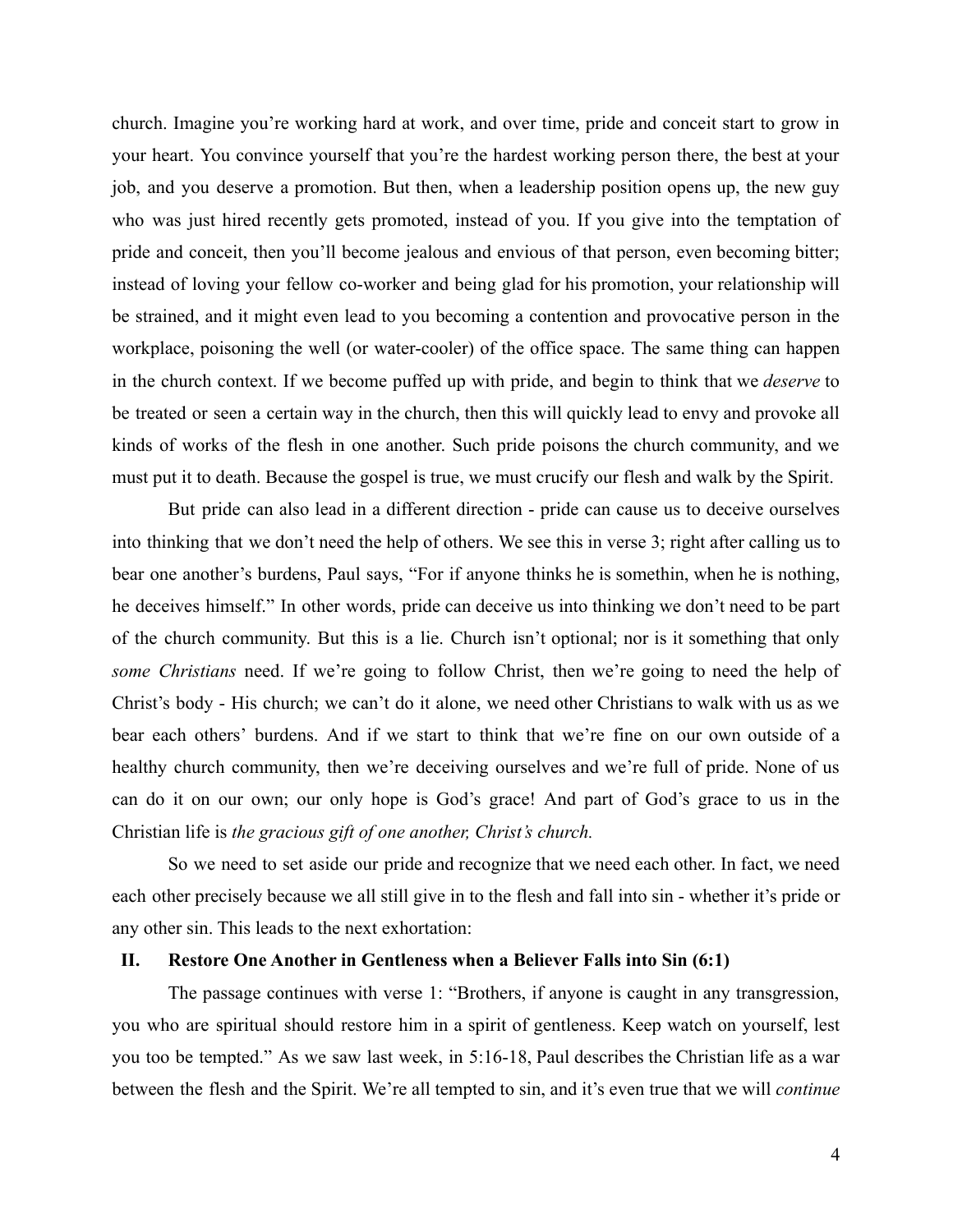to stumble and fall into sin throughout this life. And yet, this war isn't a losing battle - we're filled with the Holy Spirit, and as we walk by the Spirit, we don't give into the flesh! This means the Christian life is marked by *fighting* sin, and when we do sin, confessing and repenting from it, continuing to cling to Christ, and striving to follow and obey Him in all things. This verse, 6:1, once again recognizes this reality - that in our church community, we will all still stumble into sin - but it also gives us a great encouragement: *we don't fight our sin alone!* In fact, even when we do sin, this verse tells us that the church community is called to gather around us and *restore us with gentleness* back onto the path of faithfulness! ANd this is a gracious gift!

There will be moments when believers and fellow church members fall into sin and momentarily stop fighting the fight of faith. Paul instructs us to "restore him in a spirit of gentleness" when this happens. Now, he gives this instruction to "you who are spiritual." I don't think Paul is addressing a spiritual elite within the church, or even those who are mature leaders. When he says "spiritual" here, I think he means those who are filled with the Spirit and who are walking in step with the Spirit (v.25). In other words: genuine Christians, who are part of the church community, are walking by the Spirit through faith, and are fighting the flesh! And that means *all* of us who are true Christians are called to love one another by aiming to *restore* one another if one of us momentarily gives into the flesh and stops fighting. When this happens, we must lovingly go to our brother, gently call him to repentance, remind him of the grace of the gospel, and help him return to the path of walking in step with the Spirit.

In other words, Paul is calling *all of us* to regularly practice church discipline with one another, in love. Jesus describes how this is supposed to work in Matthew 18:15-20. If our brother or sister in the church family is caught in sin, and we know about it, we are to go to him or her, one-on-one without humiliating them, in order to lovingly and gently call them to repentance. If our brother gives into sin and doesn't seem to be repenting and fighting, then we call him to repentance. After all, as we saw last week, from 5:21, those who habitually live in the works of the flesh and do not repent prove that they are not believers and won't be saved unless they do repent and turn back to Christ! So if he still doesn't repent, then Jesus says we go as two or three to him - this is the point where it's probably best to get a pastor within the church involved. And if the brother still doesn't repent, but continues to pursue the flesh and refuses to walk by the Spirit, then we bring it to the whole church - not to shame or humiliate them, but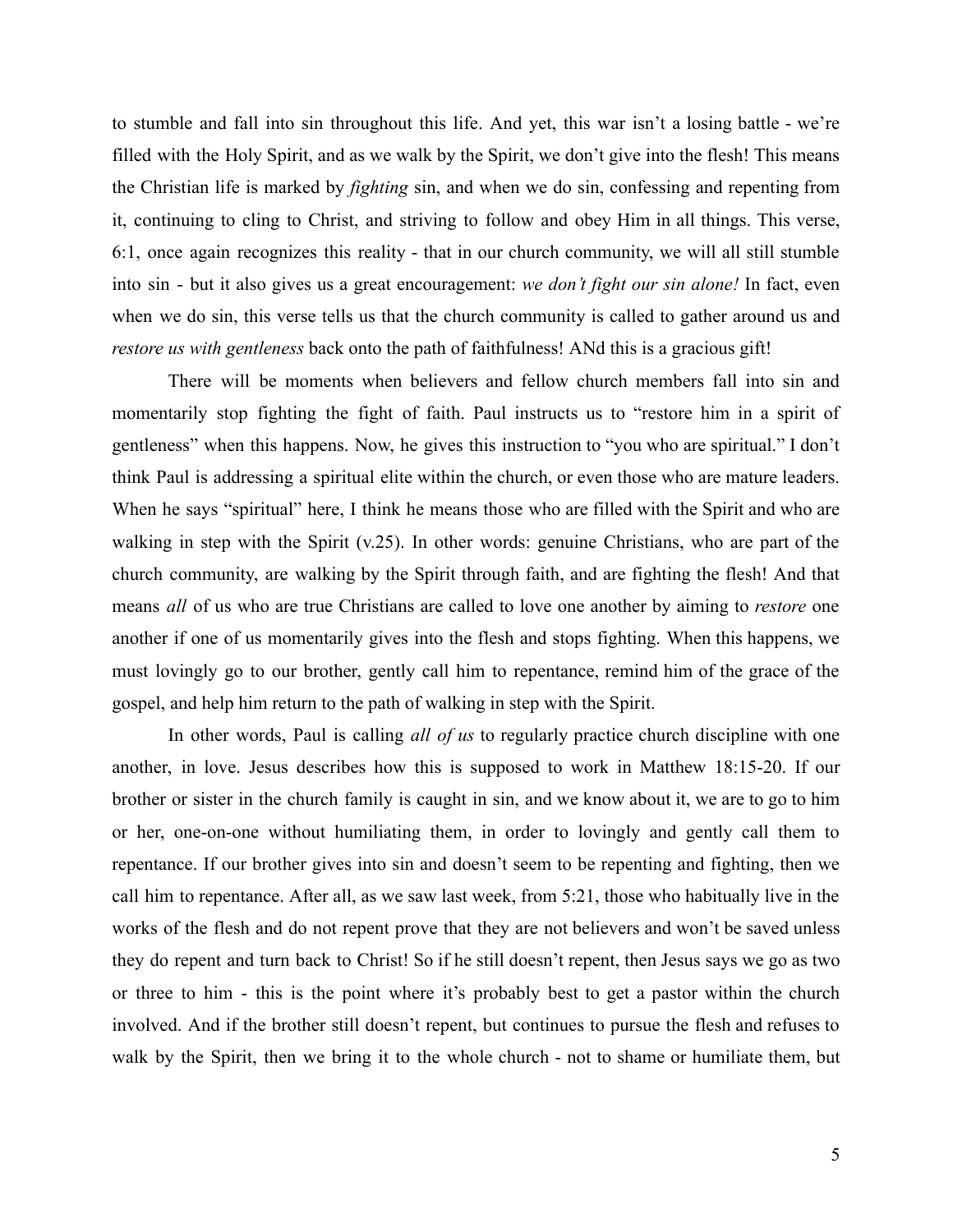because we love them, and we want to see them restored! And if he still doesn't repent, then we have to remove him from membership, since we can no longer affirm his faith.

But the second he *does* repent, we eagerly restore our brother! And that's because the goal is *always* repentance and restoration. The word "restore" here is the same one used to "restore" fishing nets, mending any holes in them so that they are able to function and catch fish again; or to "restore" a broken limb, setting the bone back in place after it's been dislocated, restoring it to it's proper place and function in the body. This is always our goal for one another, as fellow Christians and church members, when it comes to matters of sin. The goal is to bring the believer back into a place of wholeness and usefulness in the local church body. We don't restore them by shaming or humiliating them or making one another feel really bad; no, we restore one another *with gentleness,* reminding, encouraging, and assuring one another of what the gospel says about us when we repent and turn to Christ: that you are completely forgiven, beloved, and declared perfectly righteous in Christ, purely by grace and not by works!

We need to have a church culture where this happens often and is seen as normal. Ideally, this most often happens between believers in one-on-one conversions, where the brother quickly repents, the other person gently reassures him of the grace of the gospel as his brother, and the rest of the church never needs to know about it! This means every church member needs to be in the practice of repenting, being open to gentle rebuke, and confessing sins to brothers and/or sisters in the church. Likewise, this mean every church member needs to be willing to not only gently rebuke your fellow church member who's caught in sin, but also *eager to restore them* with all gentleness, eager to remind one another of the beautiful promises of the gospel! We must be eager to pounce on one another with gentle grace and kindness! When we are convinced that the person across the table from us is going to respond with the gentle grace of the gospel, then we will be more motivated to confess our sins to one another, publicly repent, and seek help and prayer in fighting sin together. Let's pursue this kind of church culture together.

And yes, I know doing this can be scary and difficult - but we desperately need Bread of Life Baptist Church to function this way. And that's because every single one of us sins, and every single one of us is going to need to be gently restored. THis is why Paul follows up with a second exhortation in verse 1: "Keep watch on yourself, lest you too be tempted." This reminds us that *all of us* will sin - and therefore, *all of us* will need to be rebuked, called to repent, and restored. We help do this for others because *we ourselves* need others to do this for us. And this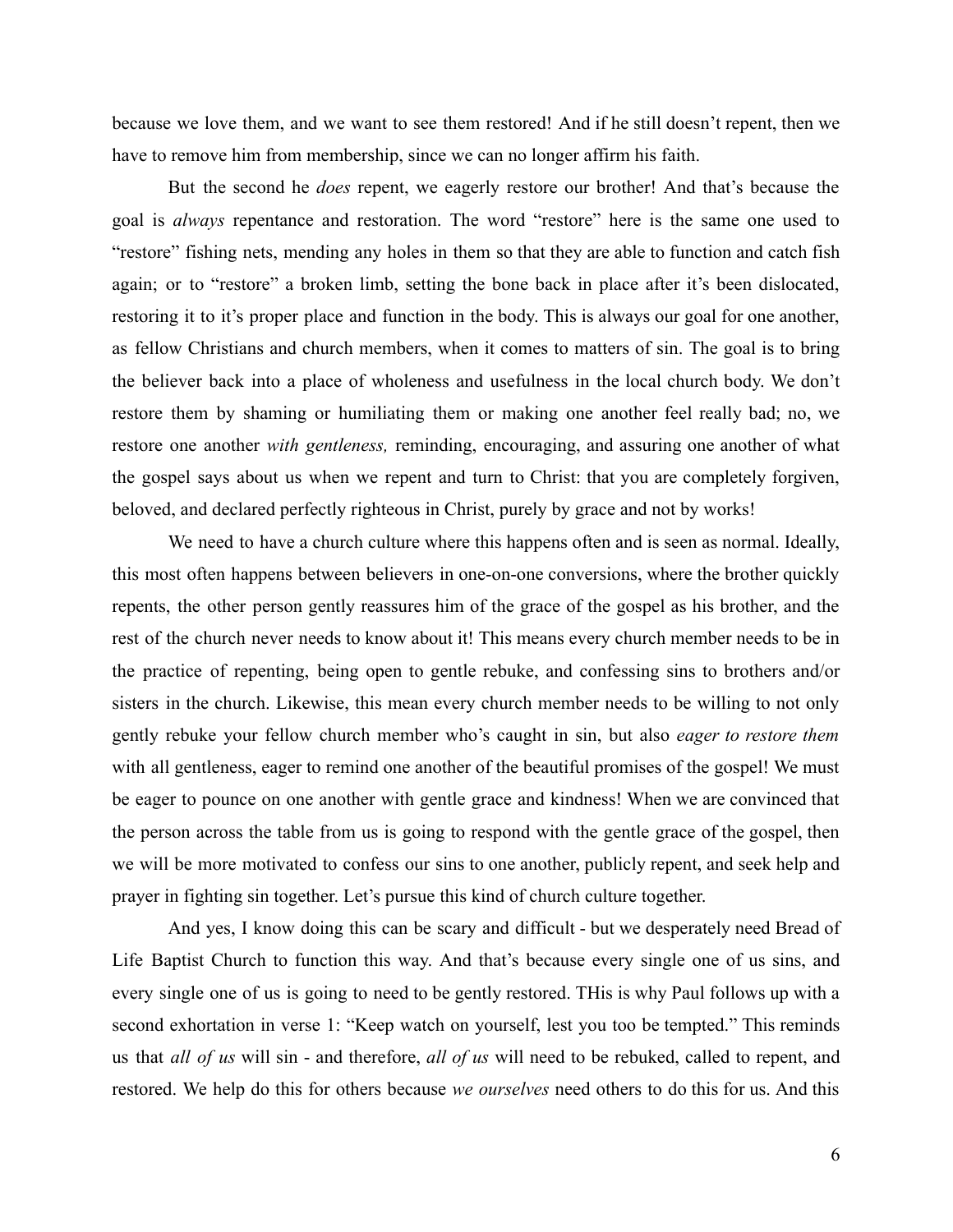also guards us from being haughty, prideful, and presumptuous when others sin. None of us are sinless; therefore, none of us should act self-righteous or be judgmental. When our fellow believer sins, we can seek to restore him *gently,* instead of being harsh and judgmental, because *we, too,* are just as prone to sin and temptation. We can be gentle because we, too, need others to be gentle with us. We need each other - we need help bearing one another's' burdens. Which leads to Pauls next exhortation:

## **III. Lovingly Bear One Another's Burdens as a Church (6:2)**

We see this in verse 2: "Bear one another's burdens, and so fulfill the Law of Christ." Now we've just seen a specific example of bearing one another's burdens - we're called to help bear the burdens of each other's sin by helping restore each member that falls, reassuring them of the gospel, helping them to repent, keep trusting Christ, and walk by the Spirit as they resume the fight against flesh. In other words, we're called to *bear one another's spiritual burdens.* And now, Paul makes clear, this is a much broader exhortation than just dealing with our sins. This includes anything that weighs us down or makes it difficult to follow Christ.

As Christians, we're led by the Spirit to love one another and follow Christ; we fulfill the "law of Christ" by loving one another, just like Christ sacrificially loves us - even to the point of dying for us! Therefore, we are called to live the Christian life, not on our own, but *together*  in the context of the local church. And this doesn't mean just showing up to church - it means *actually being involved in the church community,* actively being part of the family. Following Christ demands that we *love one another,* as a church family, by *bearing one another's burdens*

Every single one of us has burdens - our temptations and sins; our failures and weaknesses; financial struggles that make us prone towards anxiety; emotional burdens and sorrows that tempt us to doubt; physical trials that make it harder to walk the Christian life; unbelieving friends and family members whose salvation we long for, and yet we're growing weary in praying for them. The beautiful thing about being part of a church family means you don't have to bear these burdens alone - we're called to bear all of these burdens *together!* This is an essential part of what it means to be part of the church community! The morning worship service fulfills other essential purposes - where we have corporate worship, prayer, singing, preaching, teaching, baptism, and communion. But if we *only* come on Sunday mornings, then we miss out on actually knowing and bearing the burdens of others, or letting them know and bear our own burdens! In fact, this is why we have entire church services devoted to doing this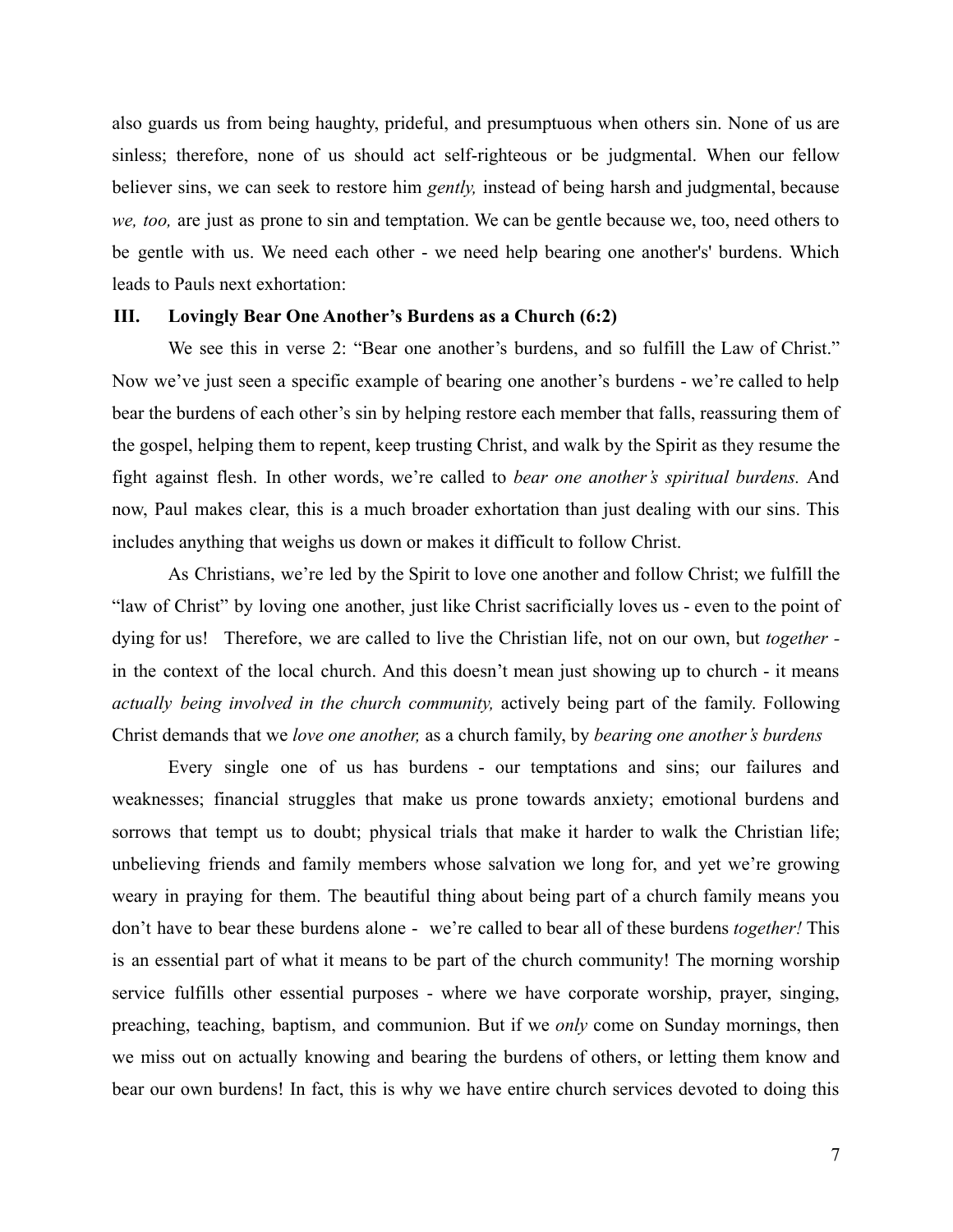very thing! We have Wednesday night small group discussions and our Sunday night prayer meeting to allow a format for us to *bear one another's* burdens as a church! Our prayer meeting gives us an opportunity to share what's going on in our lives, so that we can pray, weep and rejoice together! It allows you to share what your burdens and for us to know and bear them, through encouragement, prayer, and meeting needs. Our prayer nights give you an opportunity to obey this biblical command; after all, you can't bear the burdens of your fellow church members if you don't know what they are! And we can't know and bear each others' burdens unless we're regularly gathering together and making our burdens known.

Now, I know this doesn't have to only happen at a church prayer meeting or bible study in fact, I hope it doesn't stop there! Let's bear each other's burdens throughout the week, in each other's homes, over coffee, over lunch! But let's *start* by making it a priority, for each of us, to regularly come to Sunday night prayer meetings. Come and share your burdens, so that we can bear them with you through encouragement and prayer. Come and listen to our burdens and help us bear them as well! After all, *we need each other;* we can't bear the burdens of the Christian life alone! And as we've already seen from the v.3, if we say otherwise and think we don't need the help of the church community, then we're lying to ourselves: "For if anyone thinks he is something, when he is nothing, he deceives himself." So let us bear each other's burdens! Today we don't have a prayer meeting, but we do have a picnic - let's fellowship together and love one another! But then next Sunday night, come to the prayer meeting, and let's continue to fellowship and love one another by bearing each other's burdens! We all need it!

And we also need to do it because God commands it. After all, we're called to do this in order to "fulfill the Law of Christ." And so, Paul concludes the passage by reminding all of us of our personal responsibility and accountability before God.

# **IV. Examine Your Own Works, for Each Individual is Responsible Before God (6:4-5)**

The last exhortation comes in vv.4-5: "But let each one test his own work, and then his reason to boast will be in himself alone and not in his neighbor. For each will have to bear his own load." Now, these verses immediately strike us as perplexing, don't they? Paul's just told us to bear each other's burdens - why, then, does he now say that each will have to bear his own load? Furthermore, the entire letter of Galtians has argued that we are justified and declared righteous through faith in Christ alone, not works! So why, then, does Paul tell us to "test" our own works, so that we have "reason to boast" in ourselves?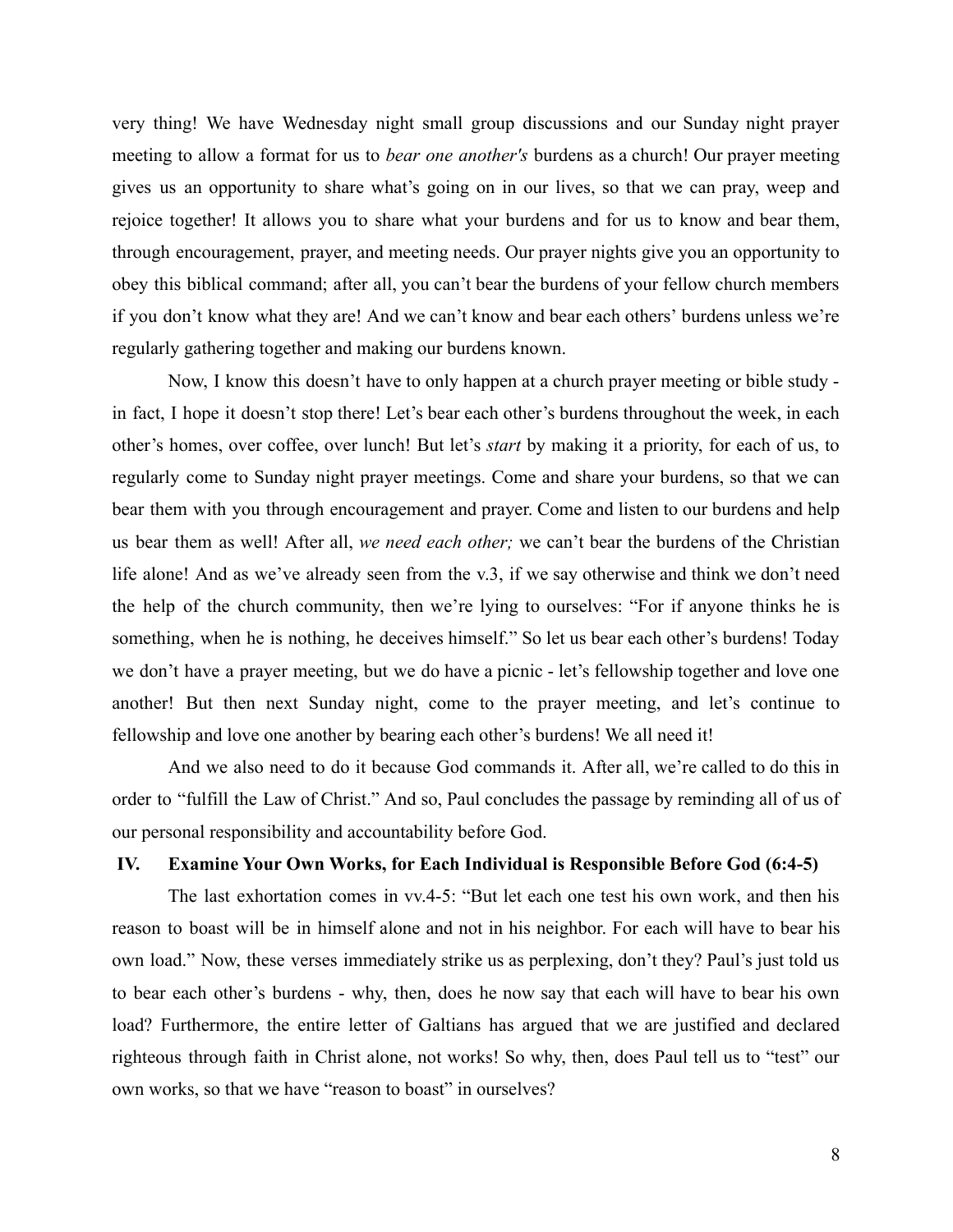Here's what I think is going on: Paul is reminding us that each one of us is personally responsible for our own works. We are not saved by our works, but only by grace through faith in Christ alone! Yet our own works *are important;* they show that we're truly in Christ! So we're called to examine our own life; we're reminded that we're each called to obey God; our works don't justify us, but they are evidence of our faith in Christ.

This reminds us that every single one of us is going to have to give an account before God. This reminds us that we are *each responsible* for striving to obey God and fulfill the Law of Christ - if we're going to profess faith and claim to follow CHrist, than we must actively fulfill the LAw of Christ: we must be invested in a local church community, loving others by bearing their burdens and letting them bear ours; ironically, in doing so, we each "bear our own load. We can't just sit back and expect the rest of the church to do this for us. We can't just expect others' to bear our burdens without striving to bear theirs as well. Nor can we sit back passively and wait until the church proves themselves toward us before we serve others - that's not Christ-like at all! Instead, we must self-sacrificially dive in and begin bearing others' burdens, regardless of whether or not others' return the favor; we must love one another more than we love ourselves.

Paul commands us to be a church community that embodies the love of Christ and walks by the Spirit *together* by being a church community that *bears one another's burdens -* but he makes clear that the community as a whole will only look like this if *each individual Christian, each individual church member,* takes personal responsibility for plugging in, getting involved, and not only letting people know and bear their burdens, but seeking to bear the burdens of others as well.

But ultimately, as we examine our own works and remember our own personal responsibility, it points us to the final judgment of God, where we will all give an account before the Lord. And as we're all held personally accountable for our works, here's the terrifying reality: we can't boast in ourselves because we have nothing to boast of! Even our best of works fall short. YOu see, we aren't going to be compared to each other - we're going to be compared to the righteousness of God! He's the standard! If we start to become puffed up with pride and self-righteousness, and begin to think that we are "something" and have it all put together - if we begin to think that we're good enough, that we don't need help, not from the church, not even from God - then reality is going to slap us and show us: we're nothing! None of us are good enough for God; what we deserve eternal damnation in Hell. As we examine our lives and works